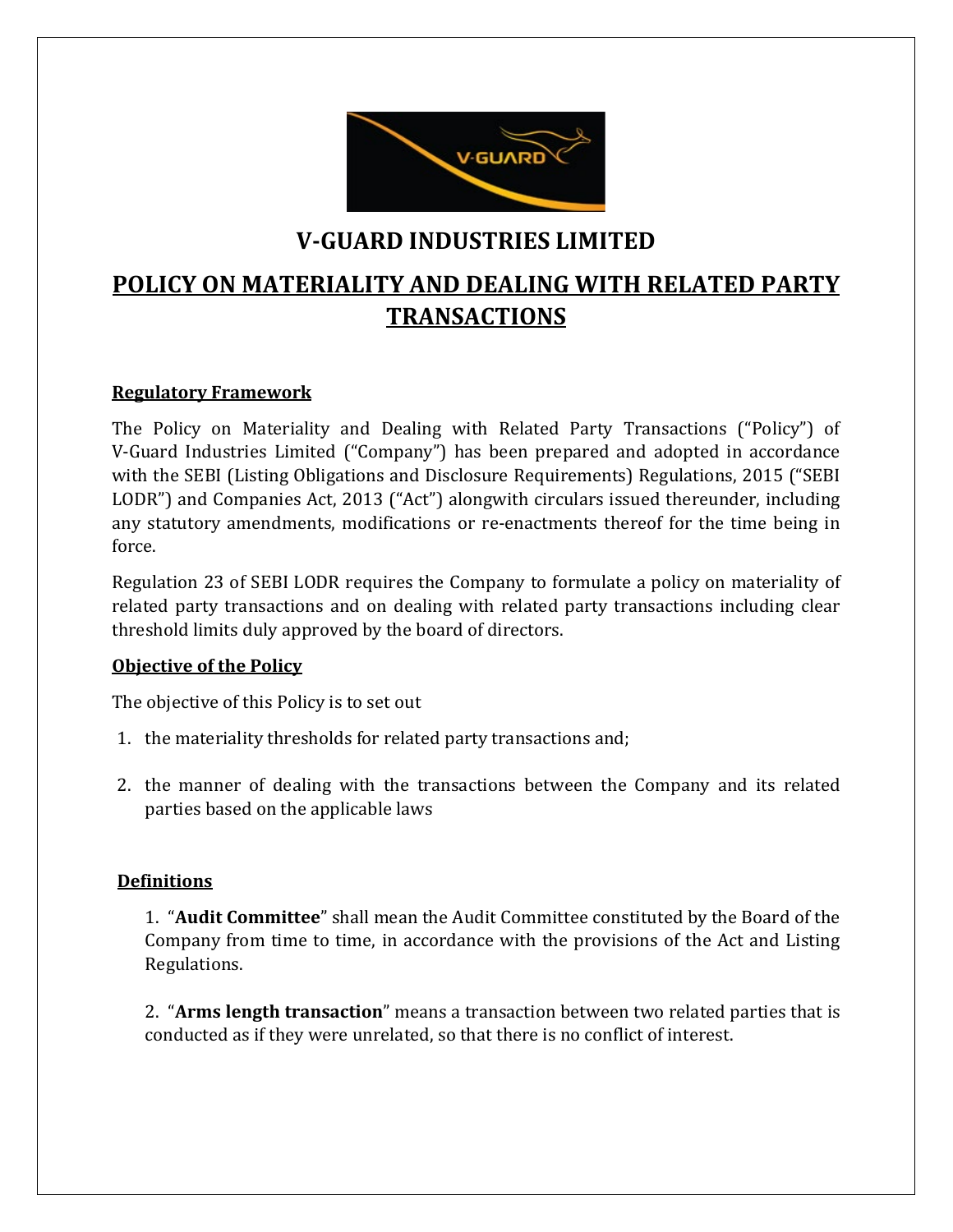3. "**Ordinary course of business**" means the usual transactions, customs and practices undertaken by the Company to conduct its business operations and activities and includes all such activities.

4. "**Board of Directors**" or "**Board**" shall mean the collective body of the Directors of the Company as constituted from time to time, in line with the provisions of the Act and Listing Regulations.

5. "**Key Managerial Personnel**" in relation to the Company shall be as defined under Section 2(51) of the Act, as amended from time to time.

6. "**Related Party**" with reference to a Company, shall have the meaning as defined in Section 2(76) of the Companies Act, 2013 (the Act) and 2(1)(zb) of the Securities and Exchange Board of India (Listing Obligations And Disclosure Requirements) Regulations, 2015 (Listing Regulations).

7. "**Related Party Transaction**" (RPT) means –

- a. for the purpose of the Act, specified transaction of the Company with Related Parties, mentioned in clause (a) to (g) of sub-section 1 of Section 188; and
- b. for the purpose of Regulation  $2(1)(zc)$  of the Listing Regulations, a transfer of resources, services or obligations between a listed entity and a related party, regardless of whether a price is charged and a "transaction" with a related party shall be construed to include a single transaction or a group of transactions in a contract.

8. "**Relative**" means relative as defined under sub-section (77) of Section 2 of the Act and Rules prescribed there under.

9. "**Material Related Party Transaction**"; A transaction with a related party shall be considered material if the transaction(s) to be entered into individually or taken together with previous transactions during a financial year, exceeds rupees one thousand crore or ten percent of the annual consolidated turnover of the Company as per the last audited financial statements of the Company, whichever is lower.

Notwithstanding the above, a transaction involving payments made to a related party with respect to brand usage or royalty shall be considered material if the transaction(s) to be entered into individually or taken together with previous transactions during a financial year, exceed five percent of the annual consolidated turnover of the Company as per the last audited financial statements of the Company.

10. "**Material Modification**"; means any modification or amendment to the related party agreement / transaction which is likely to result in a 10% revision in the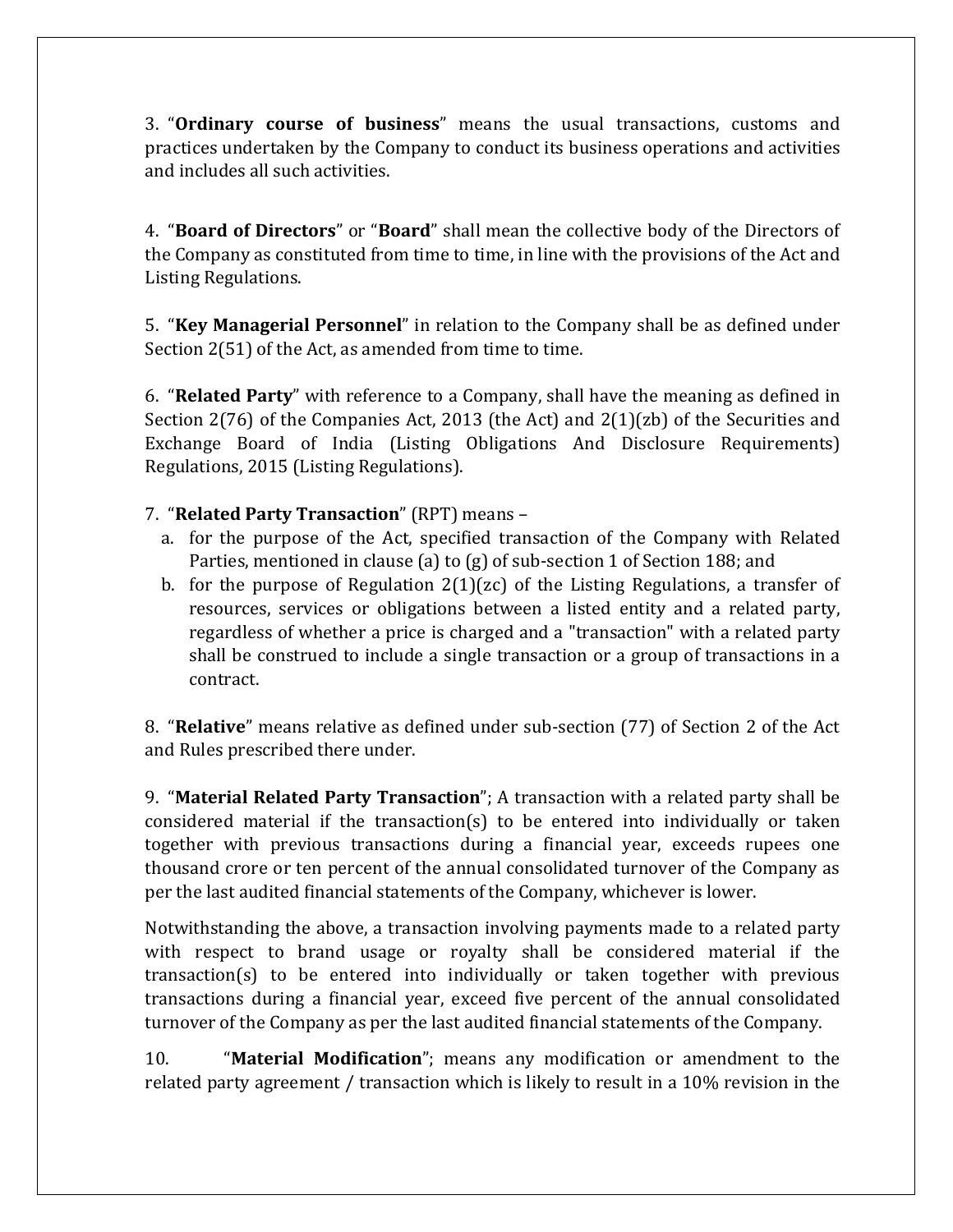original contractual value of the related party agreement / transaction approved by the Audit Committee.

Any other term not defined herein shall have the same meaning as defined in the Companies Act, 2013, the Securities and Exchange Board of India (Listing Obligations and Disclosure Requirements) Regulations, 2015 or any other applicable law or regulation.

#### **Intimation by the Related Parties**

Directors shall disclose to the Board, details of all their relatives and the list of entities in which the Director is concerned or interested directly / indirectly, as per the requirements of the Act and Listing Regulations. Any changes in the particulars must be informed promptly to the Board of Directors.

The Directors and Key Managerial Personnel shall inform immediately the Board of any proposed related party transactions as soon as they become aware of it. It is the responsibility of the Director(s) or KMP who are interested in a proposed RPT to inform the Board and obtain approval prior to entering into the transaction. Interested Director(s)/ KMP shall not be present at the meeting during discussions on the subject matter of the resolution(s).

#### **REVIEW AND APPROVAL OF RELATED PARTY TRANSACTIONS**

#### **Audit Committee**

All related party transactions and subsequent material modifications shall require prior approval of the audit committee. However, the Audit Committee may grant prior omnibus approval for Related Party Transactions which are repetitive in nature, subject to the compliance of conditions contained in Regulation 23 of the Listing Regulations.

Those members of the audit Committee who are independent directors shall only approve the related party transaction.

The prior approval of the audit committee of the Company is required incase of related party transaction to which the subsidiary of the Company is a party, but the Company is not a party if the value of such transaction whether entered into individually or taken together with previous transactions during a financial year exceeds ten per cent of the annual consolidated turnover.

With effect from April 1, 2023, The prior approval of the audit committee of the Company is required incase of related party transaction to which the subsidiary of the Company is a party, but the Company is not a party if the value of such transaction whether entered into individually or taken together with previous transactions during a financial year exceeds ten per cent of the annual standalone turnover, as per the last audited financial statements of the subsidiary;.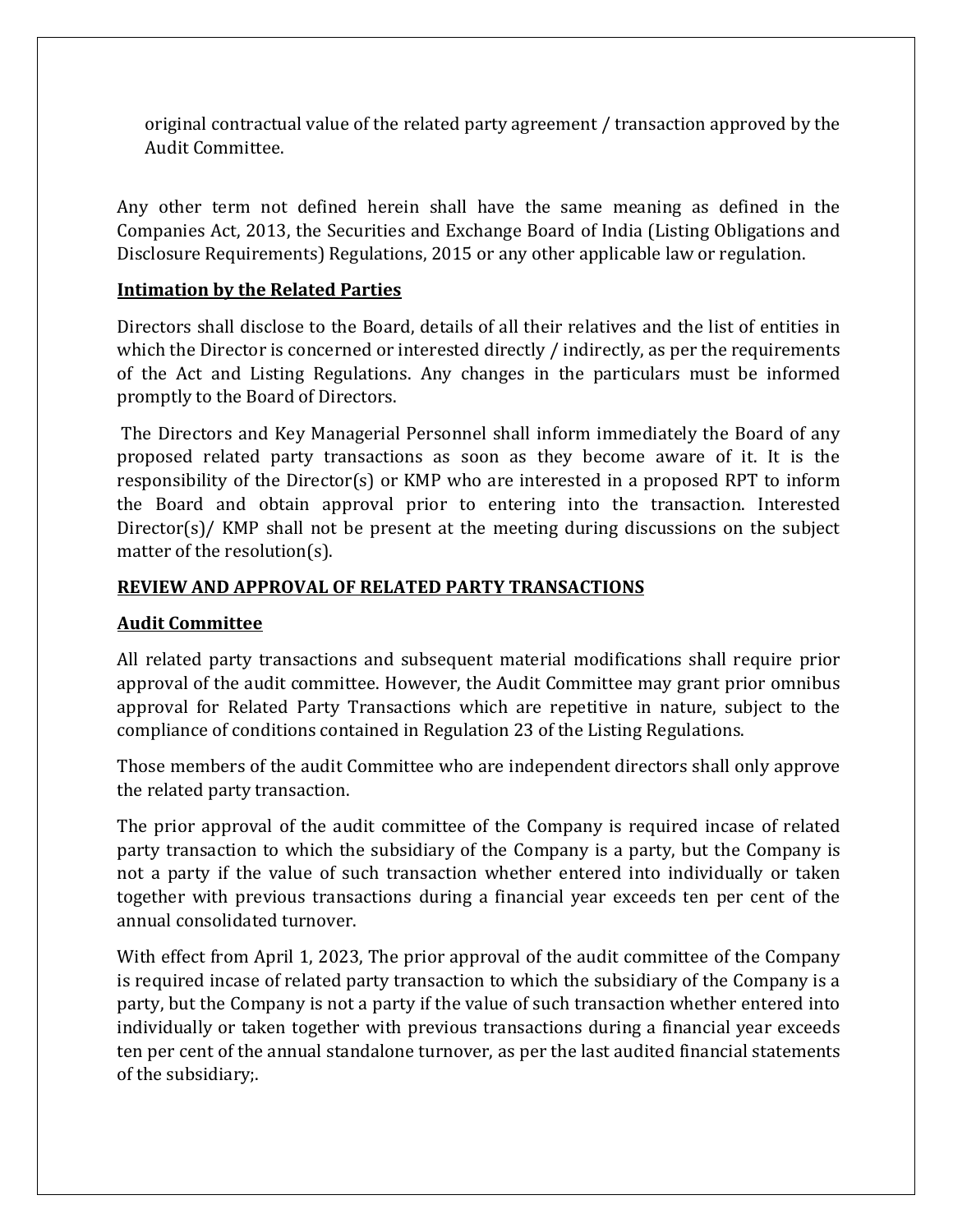The prior approval of the audit committee of the Company is not required incase of related party transaction to which the listed subsidiary of the Company is a party, but the Company is not a party if regulation 23 and sub-regulation (2) of regulation 15 of Listing regulations are applicable to such listed subsidiary.

#### **Board of Directors**

The approval of the Board is not required for any transactions entered into by the company in its ordinary course of business and on an arm's length basis.

The Company should obtain the approval of the Board for all the transactions specified in section 188 (1) which does not satisfy any of the conditions mentioned above, by following the procedure / provisions as per Section 188 of the Act.

#### **Shareholders**

All the Material Related Party Transactions and subsequent material modifications as defined shall require prior approval of the shareholders through resolution and the Related Parties shall abstain from voting on such resolutions whether the entity is related to the particular transaction or not. All the transactions, other than the Material Related Party Transactions, with the Related Parties which are not in the ordinary course of business or at Arm's Length basis shall also require the approval of the shareholders through a resolution if so required under any law and the Related Party/ies with whom transaction is to be entered into shall abstain from voting on such resolution.

Accordingly, the Company should obtain the prior approval of the shareholders in case of the transactions which exceeds the threshold limit as specified in Section 188(1) of the Act and Rule 15 of Companies (Meetings of Board and its Powers) Rule, 2014 and with any amendments made from time to time.

The prior approval of the shareholders of the Company is not required incase of related party transaction to which the listed subsidiary of the Company is a party, but the Company is not a party if regulation 23 and sub-regulation (2) of regulation 15 of Listing regulations are applicable to such listed subsidiary.

#### **Exemption for approvals**

The provision of sub regulation (2), (3) and (4) of Regulation 23 of Listing Regulations as shall not be applicable under the following cases;

1. transactions entered into between a holding company and its wholly owned subsidiary whose accounts are consolidated with such holding company and placed before the shareholders at the general meeting for approval.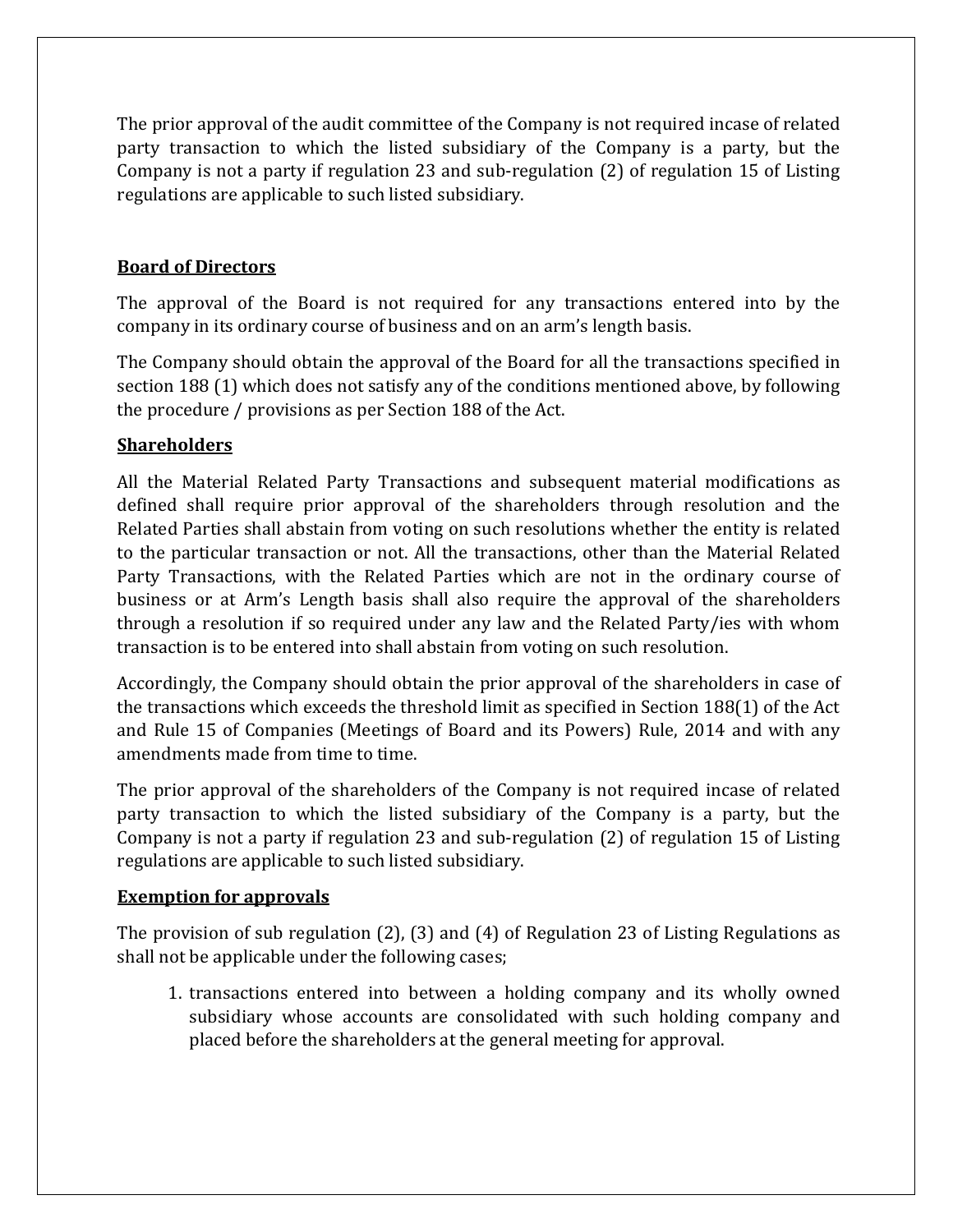2. transactions entered into between two wholly-owned subsidiaries of the listed holding company, whose accounts are consolidated with such holding company and placed before the shareholders at the general meeting for approval.

#### **Voidable Contracts / Arrangements**

Where any contract or arrangement is entered into by a director or any other employee, without obtaining the consent of the Board or approval by a resolution in the general meeting under sub-section (1) of Section 188 of the Act, and if it is not ratified by the Board or, as the case may be, by the shareholders at a meeting within three months from the date on which such contract or arrangement was entered into, such contract or arrangement shall be voidable at the option of the Board or, as the case may be, of the shareholders and if the contract or arrangement is with a related party to any director, or is authorised by any other director, the directors concerned shall indemnify the company against any loss incurred by it.

Without prejudice to anything stated above, it shall be open to the company to proceed against a director or any other employee who had entered into such contract or arrangement in contravention of the provisions of that section for recovery of any loss sustained by it as a result of such contract or arrangement.

#### **Disclosures**

- a. The Company shall submit within 15 days from the date of publication of its standalone and consolidated financial results for the half year, disclosures of related party transactions on a consolidated basis, in the format specified in the relevant accounting standards for annual results to the stock exchanges and publish the same on its website.
- b. With effect from April 1, 2023, the Company shall submit disclosures of related party transactions on a consolidated basis, in the format specified in the relevant accounting standards for annual results to the stock exchanges, on the date of publication of its standalone and consolidated financial results and publish the same on its website.
- c. The company shall disclose this policy under separate section on the website of the Company and a web link shall be disclosed in the Annual Reports.
- d. The Company shall disclose, in the Annual Report, the details of related party transactions as per Schedule V of SEBI (Listing Obligations & Disclosure Requirements) Regulations, 2015.
- e. Such other disclosures as required under the law.

#### **POLICY REVIEW**

- a. The Audit Committee shall review statement of significant related party transaction on a quarterly basis. In addition, the details of the related party transaction pursuant to omnibus approval, if any, shall also be reviewed on a quarterly basis.
- b. The said policy should also be reviewed by the Board atleast once in every three years.